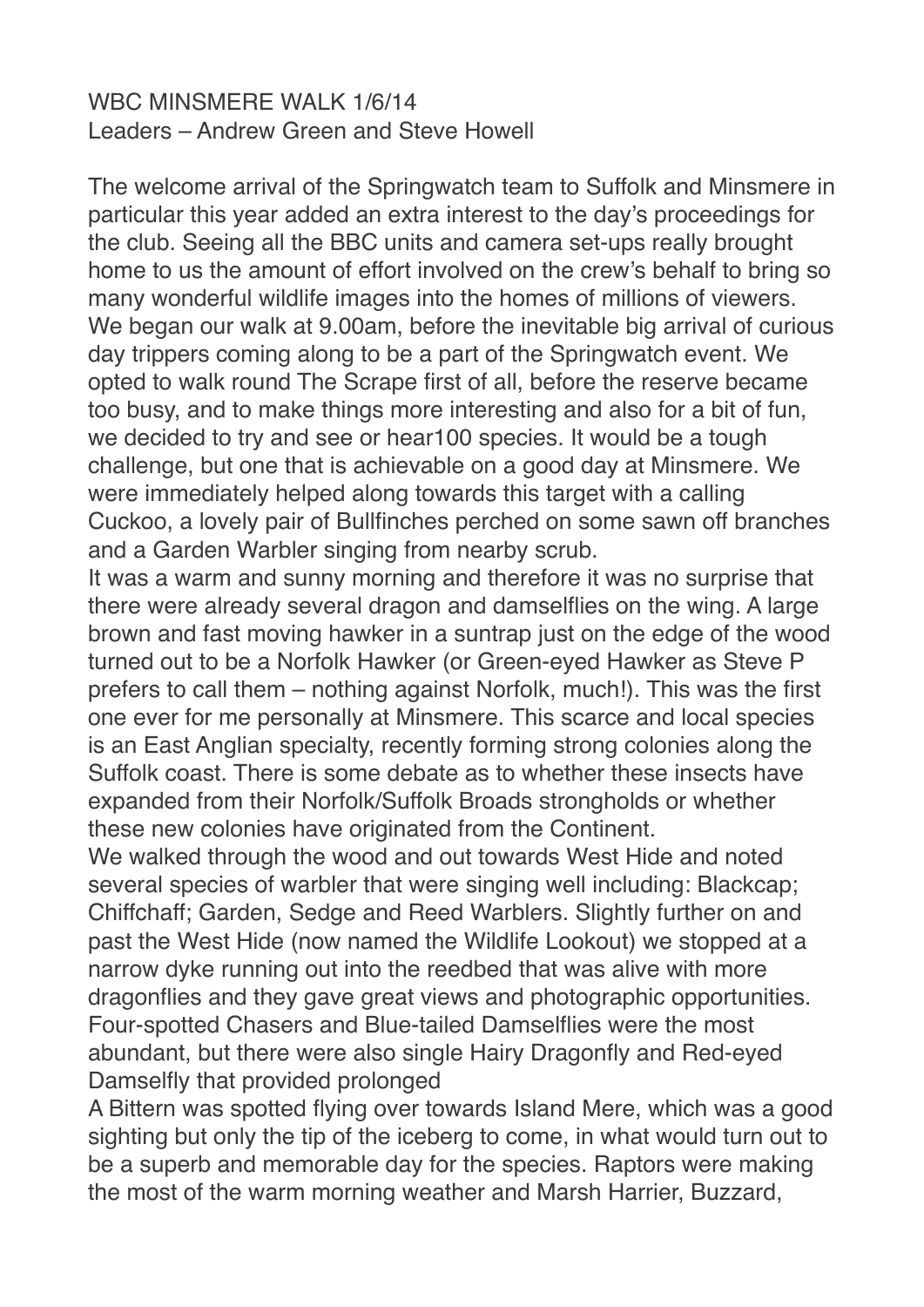Sparrowhawk, Kestrel and Hobby were all noted, the latter initially being rather distant to satisfy most observers at this point.

By the time we had left South Hide and added birds like Little Tern, Kittiwake, Bar-tailed Godwit and Wigeon to the list we were already up to around 75 species and well on the way to the hundred, but we also knew that the more birds we added, the harder it would become to find new species and the list could eventually dry up very fast. However, we were enjoying the challenge and, at this point, felt fairly confident that we would attain our target.

We reached the sluice by around 10.30am and rather surprisingly, despite Springwatch being present; it seemed even quieter and there were fewer visitors than on a normal Sunday at Minsmere. The sluice bushes appeared bird less with few passerines to observe, so we continued further south to scan the levels which were more productive. June is not a particularly good month for passage waders but, under the circumstances, we did well and managed to see Whimbrel, Greenshank, and two Dunlins.

A brief seawatch, mostly on my part, in the hope of logging an oversummering Common Scoter or passing Gannet to add to the list proved fruitless, but there were more distant Bittern sightings with two seen together over Island Mere and another flying over North Scrape, which really enhanced the general enjoyment by late morning.

Heading back inland along the north wall towards the Visitor Centre, we bagged some more species with a Water Rail squealing and singing Willow Warbler and Lesser Whitethroat. Steve P did well to spot a single Stone Curlew distantly along the back of the ridge behind the Visitor Centre and we finally obtained a good view of a Hobby over North Bushes, much closer than my earlier claimed specks, followed by yet another Bittern!

We lunched at the picnic area by Minsmere's café and noted another Hobby zipping through and Brimstone butterfly. After lunch, we continued our walk towards Island Mere and were on around 90 species by now. It was becoming increasingly harder to find new birds, so our attention naturally turned towards the insects, which were now out in abundance due to the warm and pleasant afternoon. The South Belt/ Whin Hill area is always good for insects at this time of year as it is usually well sheltered from any wind and this day was no exception. The target dragonfly along here was Variable Damselfly. At first we could find only Azures but eventually, we came across our target and noted a handful of Variables, mostly around bramble patches. They can be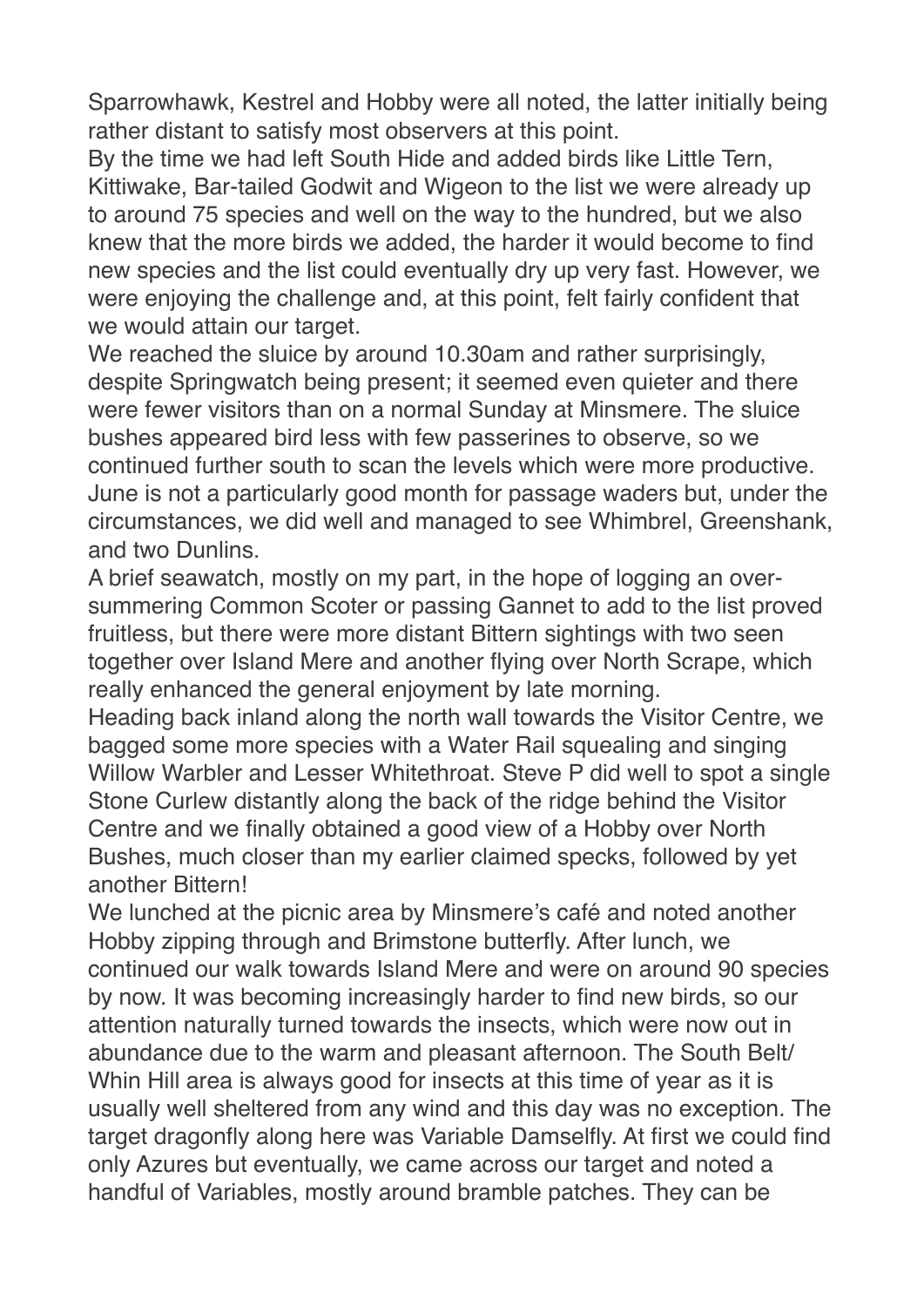identified from other blue damselflies by their broken anti-humeral stripes on the thorax, which look like little double exclamation marks. Also, the U marking at the top of the abdomen is thicker, and has two small blue spots at its base. Looking for these got us some other unexpected goodies including several more Four-spotted Chasers, which showed excellently, a couple more Hairy Dragonflies and another Green-eyed Hawker.

Some very nice butterflies were also found including one each of Green Hairstreak and Brown Argus. The Green Hairstreak is unique in Britain in that it is our only resident that has brown upper-wings and vivid green undersides and a thin white squiggly line that identifies it as a hairstreak. Brown Argus can be confused with female Common Blue, but in general it is a lot smaller, sometimes tiny and lacks spots close to the body on its underside that show on a Common Blue. The Brown Argus is also an attractive and often overlooked butterfly with its beautiful brown upper wings bordered by striking orange.

After a fairly long gap without anything on the bird front, we finally bagged another bird species when we found a Green Woodpecker nest hole half way up a tree and after some patient waiting we were treated to the sight of the adults coming warily to the entrance to feed their young.

Onto Island Mere Hide and the true impact of Springwatch's presence was made fully aware to us with a queue of visitors outside the hide waiting their turn to gain entry. The star attraction was not some wandering vagrant bird from afar but TV nature presenter Nick Baker who along with us (when we finally made it into the hide!) enjoyed cracking close views of Marsh Harrier, Hobby and again, Bittern. At one point, two Bitterns flew out from the reedbed together and one of them flew right over the mere towards us and landed just to the right of the hide. This was probably the same bird that suddenly appeared on the edge of the reeds and swam across the dyke just a few feet away. Give or take some duplication, we must have seen at least seven or eight Bitterns around the reserve during the course of the day and that is certainly the most I have ever seen there. It was also very heartening to see how much Nick positively enjoyed Minsmere's rich and varied avifauna what with him being such a distinguished and well known visitor.

As expected, the bird species list had come to an abrupt standstill, but at a very respectable 95, which was more than we originally expected to get. The commonest bird not noted and which was strangely absent was